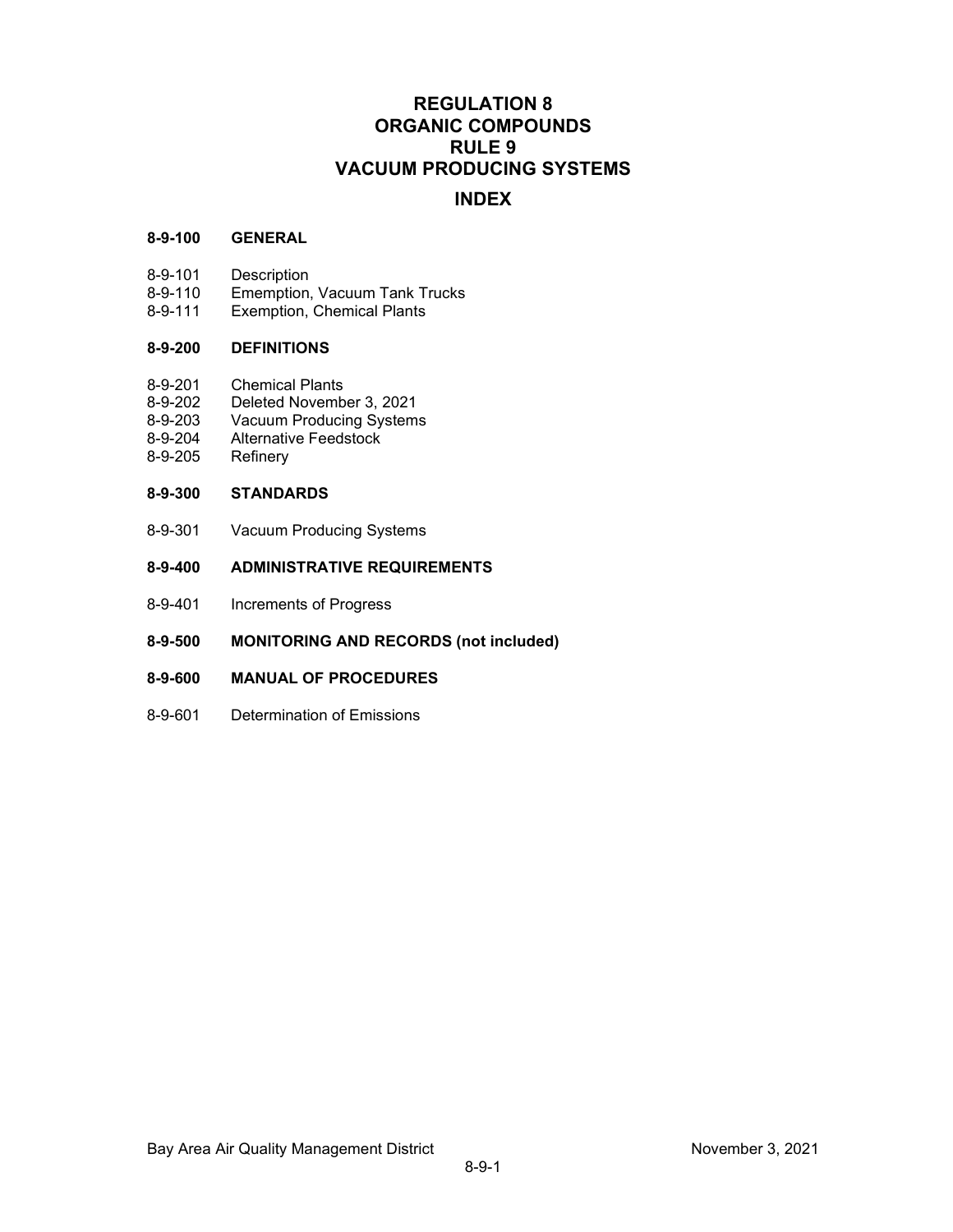# **REGULATION 8 ORGANIC COMPOUNDS RULE 9 VACUUM PRODUCING SYSTEMS**

#### **8-9-100 GENERAL**

- **8-9-101 Description:** The purpose of this Rule is to limit emission of precursor organic compounds from vacuum producing systems. (Amended 3/17/82, 7/20/83)
- **8-9-110 Exemption, Vacuum Tank Trucks:** The requirements of Section 8-9-301 shall not apply to vacuum tank trucks which are governed by the requirements of Rule 2 - Miscellaneous, of this Regulation 8.
- **8-9-111 Exemption, Chemical Plants:** The provisions of Section 8-9-301 shall not apply to chemical plants until January 1, 1985.

#### **8-9-200 DEFINITIONS**

**8-9-201 Chemical Plants:** Any facility engaged in producing organic or inorganic chemicals and/or manufacturing products by chemical processes. Any facility or operation that has 28 as the first two digits in their Standard Industrial Classification Code as determined from the Standard Industrial Classification manual published in 1972 by the Executive Office of the President, Office of Management and Budget. Chemical plants may include, but are not limited to the manufacture of: industrial inorganic and organic chemicals; plastic and synthetic resins, synthetic rubber, synthetic and other man made fibers; drugs, soap, detergents and cleaning preparations, perfumes, cosmetics and other toilet preparations; paints, varnishes, lacquers, enamels and allied products; agricultural chemicals; safflower and sunflower oil extracts; re-refining. (Adopted 7/20/83)

# **8-9-202 Deleted November 3, 2021**

- **8-9-203 Vacuum Producing Systems:** Vacuum producing systems include, but are not limited to, steam ejectors with contact (barometric) condensers, steam ejectors with surface condensers, and mechanical vacuum pumps.
- **8-9-204 Alternative Feedstock:** Any feedstock, intermediate, product or byproduct material that contains organic material that is not derived from crude oil product, coal, natural gas, or any other fossil-fuel based organic material.

(Adopted 11/3/21)

**8-9-205 Refinery:** An establishment that is located on one or more contiguous or adjacent properties that processes any organic feedstock, to produce more usable products such as gasoline, diesel fuel, aviation fuel, lubricating oils, asphalt or petrochemical feedstocks, or any other similar product. Refinery processes include separation processes (e.g., atmospheric or vacuum distillation, and light ends recovery), conversion processes (e.g., cracking, reforming, alkylation, polymerization, isomerization, coking, and visbreaking), treating processes (e.g., hydrodesulfurization, hydrotreating, chemical sweetening, acid gas removal, and deasphalting), feedstock and product handling (e.g., storage, crude oil blending, non-crude oil feedstock blending, product blending, loading, and unloading), and auxiliary facilities (e.g., boilers, waste water treatment, hydrogen production, sulfur recovery plant, cooling towers, blowdown systems, compressor engines, and power plants).

(Adopted 11/3/21)

## **8-9-300 STANDARDS**

**8-9-301 Vacuum Producing Systems:** The control of precursor organic compound emissions from vacuum producing systems at refineries and chemical plants shall be accomplished by employing the following equipment and/or strategies:

301.1 Non-Condensable precursor organic emissions from vacuum producing